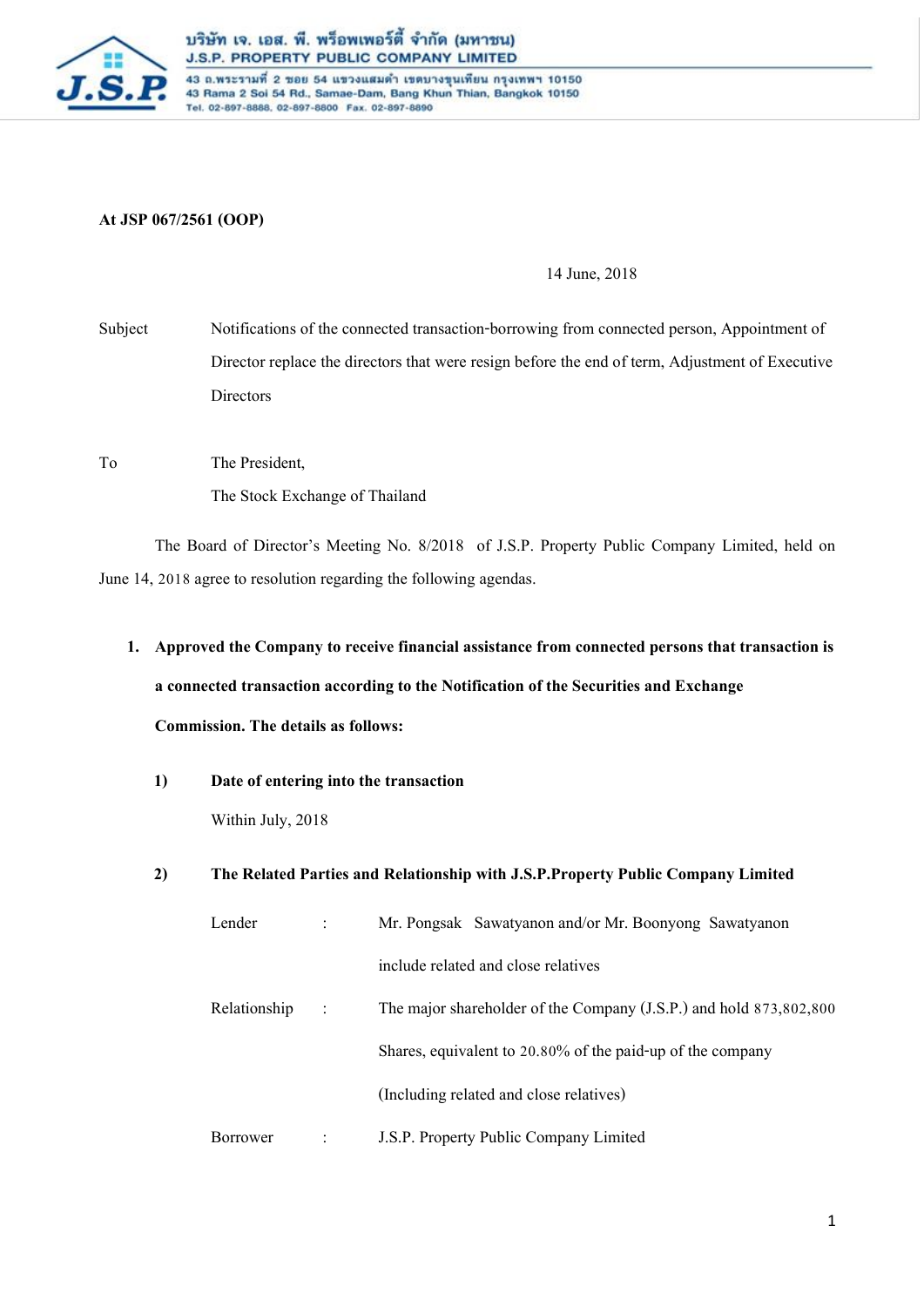

43 ถ.พระรามที่ 2 ชอย 54 แขวงแสมดำ เขตบางขุนเทียน กรุงเทพฯ 10150<br>43 Rama 2 Soi 54 Rd., Samae-Dam, Bang Khun Thian, Bangkok 10150<br>Tel. 02-897-8888, 02-897-8800 Fax. 02-897-8890

### **3) General Characteristics of the transaction**

| Amount of Loan       | $\ddot{\cdot}$              | 150,000,000 Baht (Revolving)                                 |
|----------------------|-----------------------------|--------------------------------------------------------------|
| Interest Rate        |                             | $7.00\%$ per annum                                           |
| Term of Loan         |                             | 12 months                                                    |
| Payment of Interest  | $\sim$ $\sim$ $\sim$ $\sim$ | Every Month                                                  |
| Payment of Principal | $\ddot{\cdot}$              | Principal of payment at 1 year                               |
| Collateral           |                             | Land and Property mortgage together with the building in     |
|                      |                             | the present and/or expectation of the building in the future |
|                      |                             | amount 53 unit                                               |

### **4) Objective**

For working capital in the operating of company

### **5) Total Value and Valuationcriteria of the transaction.**

5.1) The transaction that the company made with the connected persons and their close relative during period 6 months.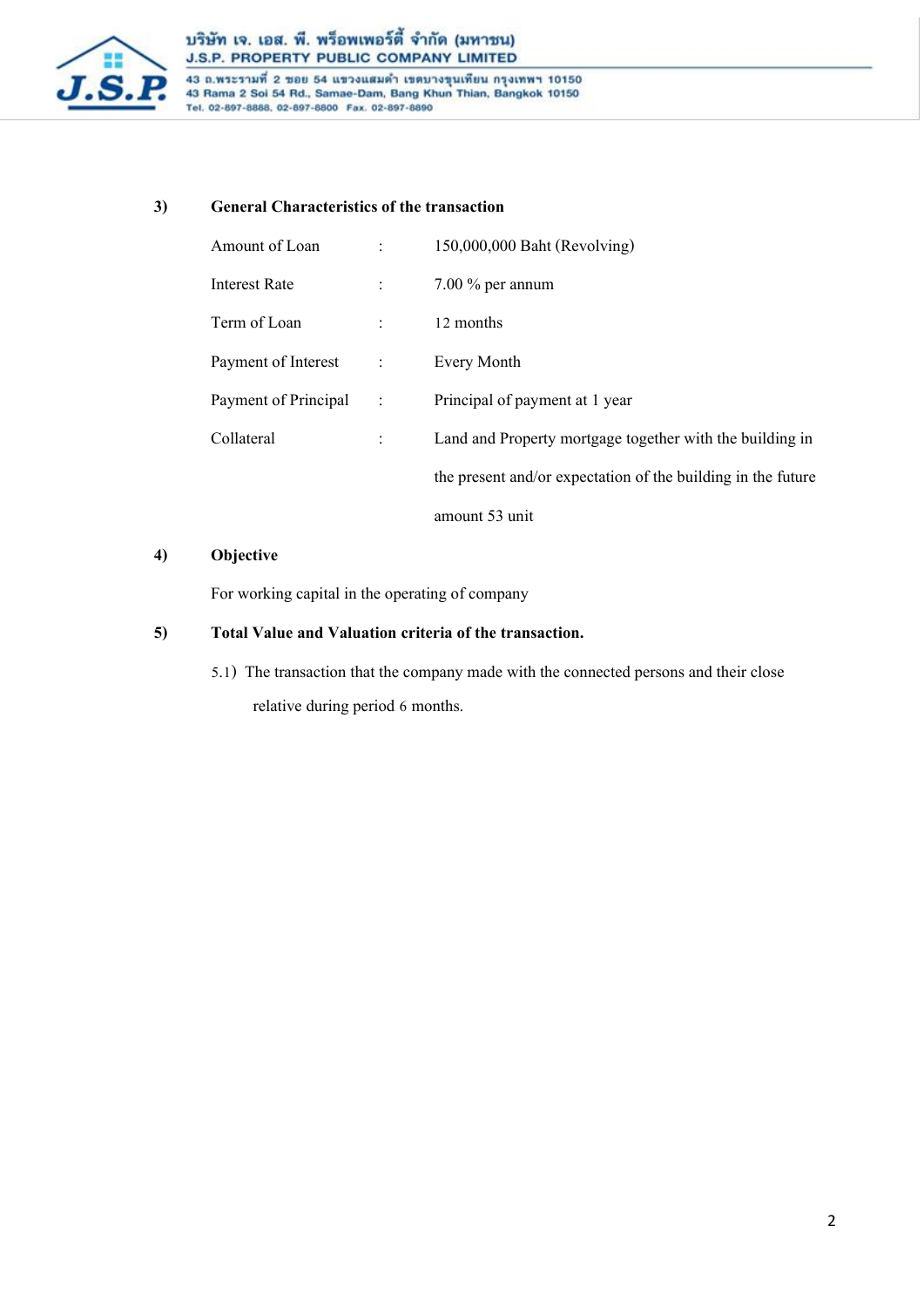

### บริษัท เจ. เอส. พี. พร็อพเพอร์ตี้ จำกัด (มหาชน) J.S.P. PROPERTY PUBLIC COMPANY LIMITED

43 ถ.พระรามที่ 2 ชอย 54 แขวงแสมดำ เขตบางขุนเทียน กรุงเทพฯ 10150<br>43 Rama 2 Soi 54 Rd., Samae-Dam, Bang Khun Thian, Bangkok 10150 Tel. 02-897-8888, 02-897-8800 Fax. 02-897-8890

|                              | Lender                   | Loan   | <b>Interest</b>       | Value | Size of            | <b>Release</b> | <b>Due Date</b> |
|------------------------------|--------------------------|--------|-----------------------|-------|--------------------|----------------|-----------------|
| <b>Borrower</b>              |                          | (MB)   | Rate                  | (MB)  | <b>Transaction</b> | <b>Date</b>    |                 |
|                              | Mr. Pongsak Sawatyanon   | 55.80  | $6.00\%$ per<br>annum | 1.74  |                    |                |                 |
| <b>JSP</b>                   | Mr. Preecha Sawatyanon   | 60.00  |                       |       |                    | 25/2/2561      | 24/05/2561      |
| <b>JSP</b>                   | Mr. Pongsak Sawatyanon   | 44.58  | $6.00\%$ per<br>annum | 3.14  |                    |                |                 |
|                              | Mr. Preecha Sawatyanon   | 60.00  |                       |       |                    | 24/05/2561     | 24/11/2561      |
| <b>JSP</b>                   | Mr. Pongsak Sawatyanon   | 75.00  | $6.00\%$ per          | 4.50  |                    | 5/07/2560      | 5/07/2561       |
|                              |                          |        | annum                 |       |                    |                |                 |
| <b>JSP</b>                   | Mr.Boonyong Sawatyanon   | 21.40  | 8.7353 %<br>per annum | 0.62  |                    | 18/10/2560     | 18/02/2561      |
|                              | ** Refund 2.20 MB        | 19.20  |                       | 0.70  |                    | 18/02/2561     | 18/07/2561      |
|                              | (Partially)              |        |                       |       |                    |                |                 |
| <b>JSP</b>                   | Mr. Pongsak Sawatyanon   | 100.00 | 9.00% per<br>annum    | 9.00  |                    | 27/12/2560     | 27/12/2561      |
|                              |                          | 110.00 |                       | 9.90  |                    | 15/01/2561     | 15/01/2562      |
|                              |                          | 70.00  |                       | 6.30  |                    | 5/02/2561      | 5/02/2562       |
| <b>JSP</b>                   | Mr. Pongsak Sawatyanon   | 150.00 | 7.00 % per            | 10.50 |                    | 5/04/2561      | 05/04/2562      |
|                              |                          |        | annum                 |       |                    |                |                 |
| The total of period 6 months |                          |        |                       | 46.40 |                    |                |                 |
| <b>JSP</b>                   | Mr. Pongsak Sawatyanon   | 150.00 | 7.00 % per            | 10.50 |                    |                |                 |
|                              |                          |        | annum                 |       |                    |                |                 |
|                              | The total of transaction |        |                       | 56.90 | 1.10 of NTA        |                |                 |

### **5.2) Size of Transaction (Present)**

**Size of Transaction** : Interest amount 10.50 Million Baht or 0.20 % of the net tangible assets.

### **5.3) Size of Transaction**

**Size of Transaction <b>:** Size of the transaction equal to 1.10% of the net tangible assets by calculating from the consolidate financial statement of the Company and its subsidiaries as at March 31, 2018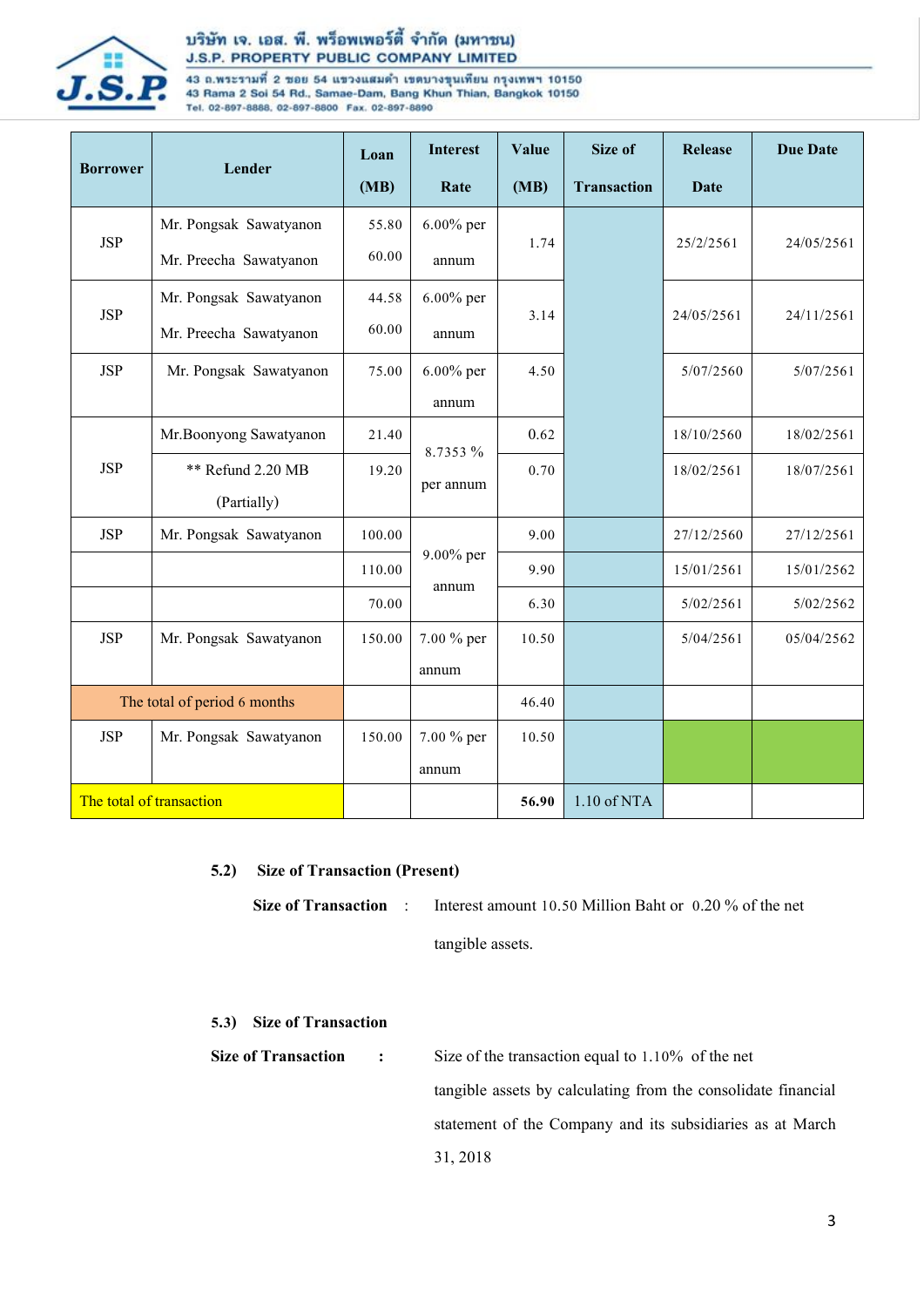

43 ถ.พระรามที่ 2 ชอย 54 แขวงแสมดำ เขตบางขุนเทียน กรุงเทพฯ 10150 43 Rama 2 Soi 54 Rd., Samae-Dam, Bang Khun Thian, Bangkok 10150 Tel. 02-897-8888, 02-897-8800 Fax. 02-897-8890

**Size of Transaction : =** Value of Transaction/Non Tangible Assets = 56.90 million Baht / 5,154 million Baht  $=$  1.10 % of NTA

### **6) The Characteristics and scope of the interest of the connected persons to enter to**

### **the connected transaction.**

This transaction is considered as the connected transaction regarding the receipt of financial assistance pursuant to the Notification of the Capital Market Supervisory Board No. Tor Jor. 21/2551 Re; Rules on Connected Transactions and the Notification of the Board of Governors of the Stock Exchange of Thailand entitled Disclosure of Information and Other Acts of Listed Companies Concerning the Connected Transactions B.E. 2546 ("Connected Transaction Rules"), and its amendments.

In consideration of the size of the transaction under "Connected Transaction Rules", the size of transaction is larger than 0.03% but not over than 3% of the net tangible assets of the Company according to the consolidate financial statement of the Company and its subsidiaries as at March 31, 2018. The Company is required to disclose the information to the Stock Exchange of Thailand.

## **7) Names of connected persons and nature of relationship of the connected persons** Absence

### **8) Conditions which may affect the rights of shareholders**

None

## **9) Opinions of the board of directors of the Company related to the entering into of the transaction.**

The Board of Directors approved borrow from Mr. Pongsak Sawatyanon and/or Mr. Boonyong Sawatyanon include related and close relatives for working capital and project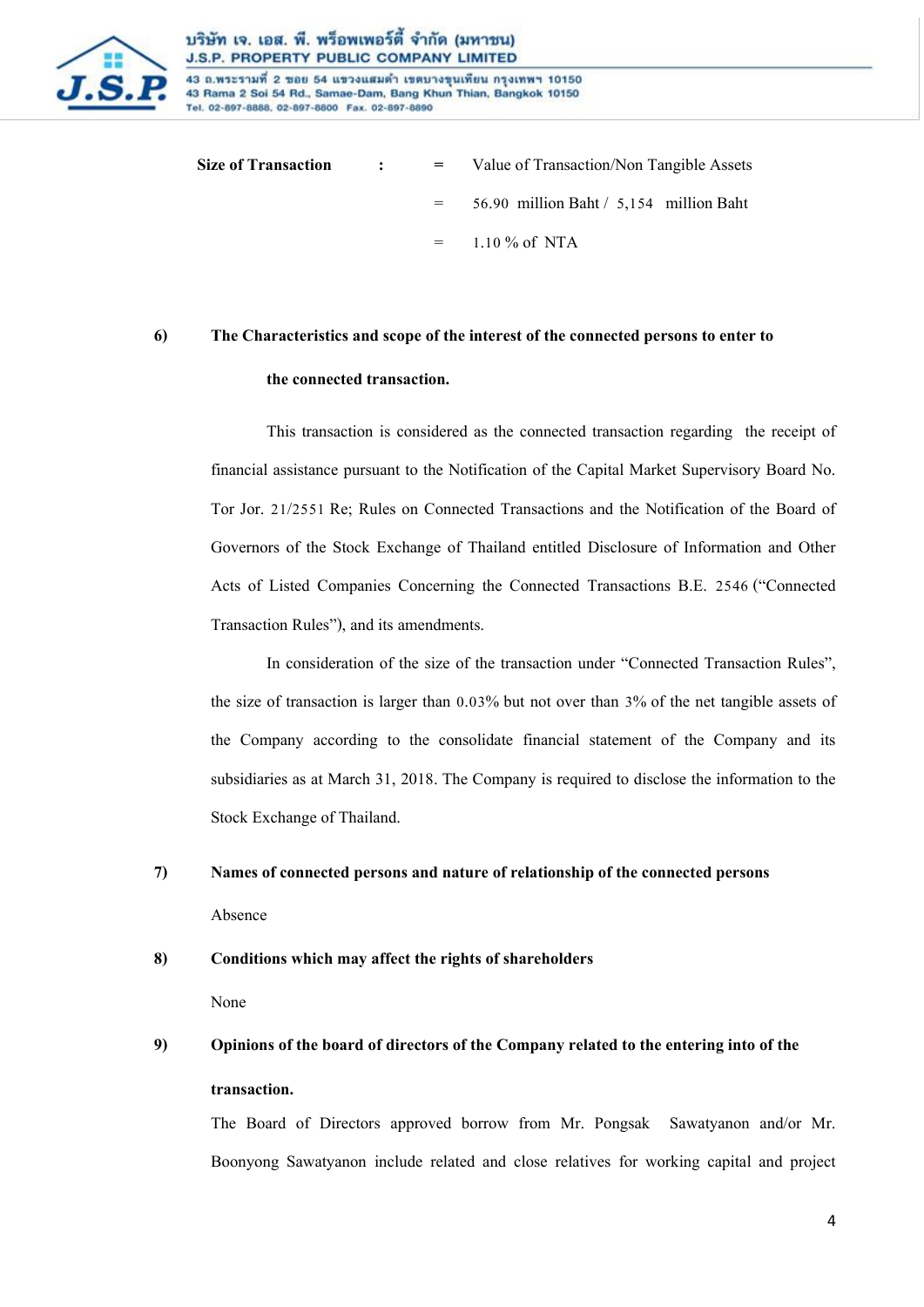

43 ถ.พระรามที่ 2 ชอย 54 แขวงแสมดำ เขตบางขุนเทียน กรุงเทพฯ 10150 43 Rama 2 Soi 54 Rd., Samae-Dam, Bang Khun Thian, Bangkok 10150 Tel. 02-897-8888, 02-897-8800 Fax. 02-897-8890

construction. The interest rate is closed to Financial Institution's interest rate average, the period and condition to withdraw the loan better than the Financial Institution

### **10) Opinions of the Audit Committee and/or the Directors of the Company having differing opinions from the Board of Directors of the Company.**

The Audit Committee has the opinion in correspondence with the opinion of the Board of Directors of the Company, and none of the Director had the different opinion or abstention.

### **2. Appointment of Director replace the directors that were resign before the end of term.**

### The director who had resign before the end of term

| <b>Name</b>          | <b>Position</b>                                    |
|----------------------|----------------------------------------------------|
| Mr. Peera Neerapitak | Director/ Executive Director/ Member of Nomination |
|                      | and Remuneration Committee                         |

### **The Appointed Director**

| <b>Name</b>             | <b>Position</b>             |
|-------------------------|-----------------------------|
| Mr. Pumipat Sinachareon | Director/Executive Director |

### **Effective date on June 14, 2018**

### **3. Appointing the Executive Director**

- The previous Executive Board consists of 4 persons :
	- 1) Mr. Likhit Luesakulkitpaisal Position Chairman of the Board
	- 2) Mr. Pongsak Sawatyanon Position Director
	- 3) Mr.Pairoj Wattanavarodom Position Director
	- 4) Mr. Peera Neerapitak Position Dirctor
- The directors that were resign before the end of term is Mr. Peera Neerapitak